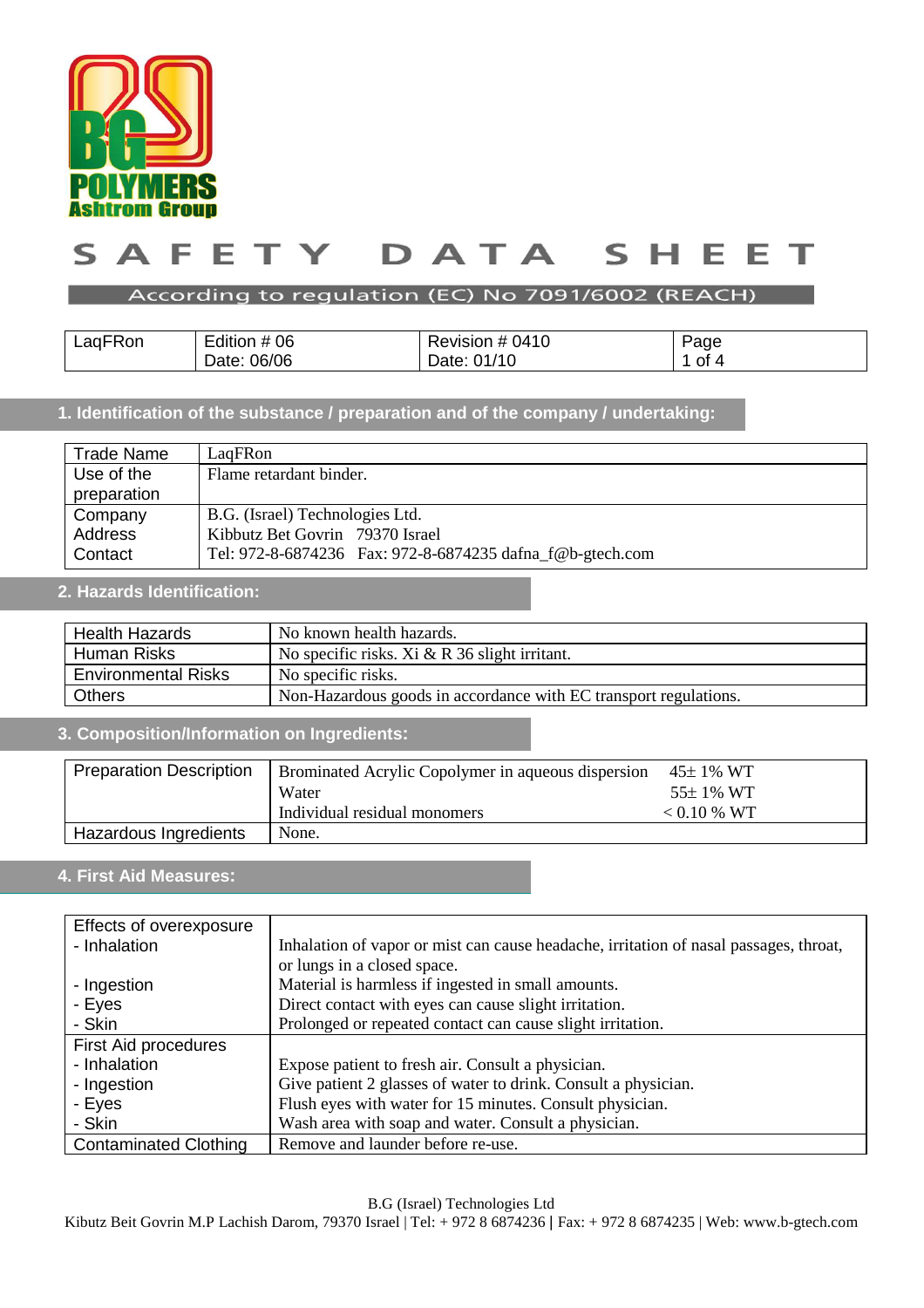

#### A F ETY DATA  $\mathsf{s}$  $\mathsf{S}$ н. Е F т

#### According to regulation (EC) No 7091/6002 (REACH)

| LagFRon | the company's company's company's<br>Edition # 06 | Revision # 0410 | Page     |
|---------|---------------------------------------------------|-----------------|----------|
|         | 06/06<br>Date:                                    | Date: 01/10     | $2$ of 4 |

## **5. Fire Fighting Measures:**

| <b>Risks</b> | -combustible-<br>dispersion.<br>$\text{Non-}\mathcal{C}$<br>aqueous |
|--------------|---------------------------------------------------------------------|
| Me<br>I US   | onr<br>plicable.<br>NOt<br>-ai                                      |
|              |                                                                     |

# **6. Accidental Release Measures:**

| Personal precautions             |                                                                          |
|----------------------------------|--------------------------------------------------------------------------|
| - Respiratory protection         | Follow section 8 indications.                                            |
| - Eye/face/skin protection       | Avoid eye/face contact.                                                  |
| <b>Environmental precautions</b> |                                                                          |
| - Corrective action              | Confine area of spill.                                                   |
| - Disposal                       | Follow section 13 indications.                                           |
| Clean-up methods                 | In accordance with local regulations:                                    |
| - Small spill or leak            | Clean with water and send to waste disposal.                             |
| - Large spill or leak            | Absorb with dry sand or other inert material and send to waste disposal. |

## **7. Handling and Storage:**

| Handling              | In accordance with chemical products handling precautions. |
|-----------------------|------------------------------------------------------------|
| - Temperature         | $5^{\circ}$ -35° C.                                        |
| - Washing facilities  | Emergency eye and adequate washing facilities.             |
| - Cleaning facilities | Skin cleaners available.                                   |
| Storage               |                                                            |
| - Area                | Indoor/Outdoor store in original containers in shade.      |
| -Temperature          | Protect from freezing.                                     |
| - Empty drums         | Follow section 13 indications.                             |

## **8. Exposure Controls/ Personal Protections:**

| Respiratory protection                                         | Avoid inhalation of vapors. Use adequate respiratory equipment. |
|----------------------------------------------------------------|-----------------------------------------------------------------|
| Hand protection                                                | Wear rubber or synthetic gloves.                                |
| Eye/Face protection                                            | Safety eye wear against splash.                                 |
| Prevent contact with contaminated clothing.<br>Skin protection |                                                                 |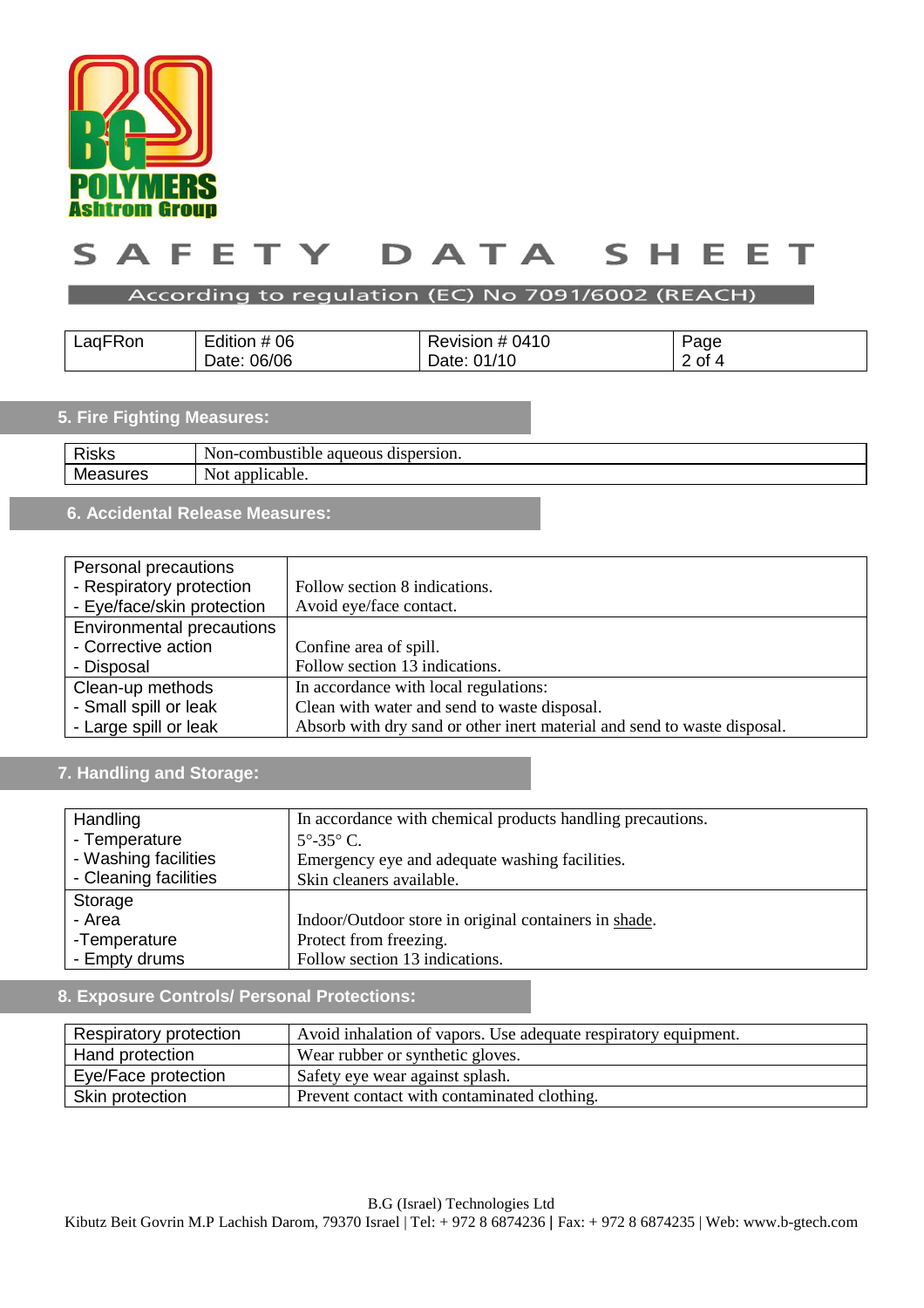

#### $\blacktriangle$ TY T DATA F F E ς ς

#### According to regulation (EC) No 7091/6002 (REACH)

| LagFRon | Edition # 06   | Revision # 0410 | Page              |
|---------|----------------|-----------------|-------------------|
|         | 06/06<br>Date: | 01/10<br>Date:  | ు of <sup>⊿</sup> |

### **9. Physical and Chemical Properties:**

| Appearance                                  | Milky                  |
|---------------------------------------------|------------------------|
| Odor                                        | Slightly plastic smell |
| <b>PH</b>                                   | $6.0 - 8.0$            |
| Boiling point at 101.3 kPa, °C              | $100$ (water)          |
| Melting Range °C                            | $0^{\circ}$ (water)    |
| Vapor pressure at 25°C mmHg                 | 23 (water)             |
| Solubility in water at 25°C                 | Miscible at any ratio  |
| Viscosity at 25°C, cps. Brookfield LVT 1/60 | $30-100$ cps           |
| Volatile % by weight                        | 55±1%                  |
| Appearance                                  | Milky                  |
| Odor                                        | Slightly plastic smell |

## **10. Stability, Reactivity and Storage:**

| Stability  | Stable under normal use, $3^{\circ}$ C $\lt$ temperature $\lt 30^{\circ}$ C. |
|------------|------------------------------------------------------------------------------|
| Reactivity | No reactivity.                                                               |
| Storage    | Stable 6 month from production date under recommended storage condition.     |

#### **11. Toxicological Information:**

Our experience has shown no risk to health if handled and processed according to recommendations.

#### **12. Ecological Information:**

According to knowledge on similar products, does not inhibit degradation activity in activated sludge when introduced properly in low concentrations - abiotic processes. Local effluent regulations should be followed.

### **13. Disposal Considerations:**

| Waste Disposal method       | Controlled incineration.                       |
|-----------------------------|------------------------------------------------|
| Empty Drums disposal method | I by reputable drum conditioner.<br>Disposal ' |